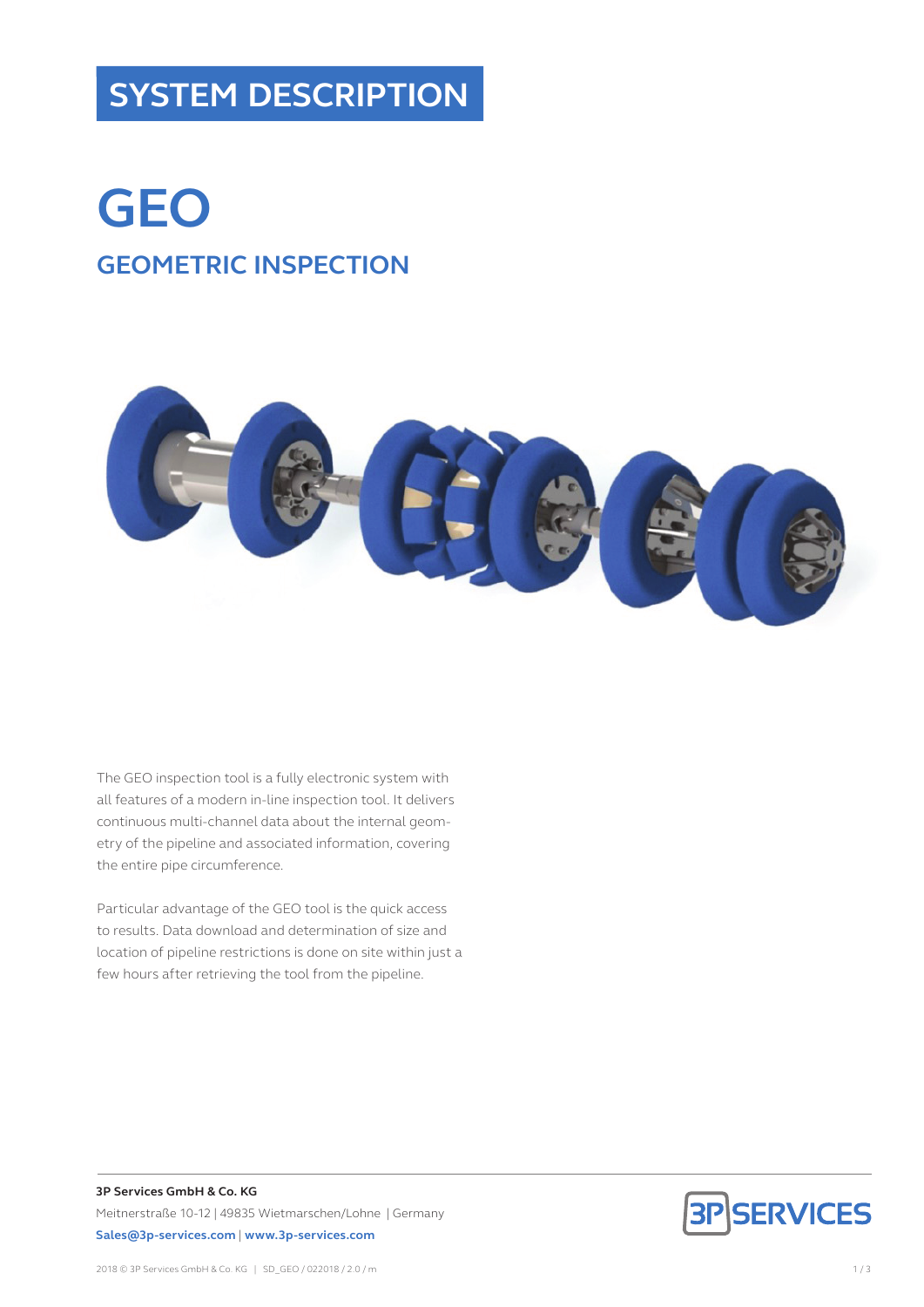### **SYSTEM DESCRIPTION**

3P Services' GEO tools operate in liquid, multi-phase and gaseous environments. Depending on tool size they can negotiate bore restrictions of up to 30 %, 1 D and mitre bends, and can run at relatively high speed. They can be built to be launched and received via short pig traps

designed for cleaning tools. Single or double body devices are often possible.

Mechanical sensors run in contact with the internal pipe wall. If these are deflected, the relative movement between sensor and pig body is measured electronically.

The GEO delivers a highly detailed inspection including the following specific data:

- **›** Distance record
- **›** All weld distances, thus the Pipe Tally
- **›** All bends with direction of bend:
- › Angle and radius (when fitted with XYZ module)
- **›** Readings on pipe geometry: Average and minimum internal diameter per joint
- **›** Local restrictions with length, width, depth sizing and circumferential position
- **›** Distribution of geometric discontinuities over length and circumference
- **›** Comparison with previous geometric data (if available)

#### **PRACTICAL APPLICATIONS**

Target is to determine any geometric discontinuities of the inside of pipelines. This inspection is usually performed in the following situations:

**›** on newly constructed pipelines in order to verify that they are built in accordance with the construction specifications

**›** to monitor a pipeline for deformations originating from settlement (and line resting on a rock), third party damage, earthquake, landslide etc.

**›** to monitor a pipeline for any bore restrictions prior to an MFL (or other) in-line inspection in order to ensure the free passage of the inspection vehicle